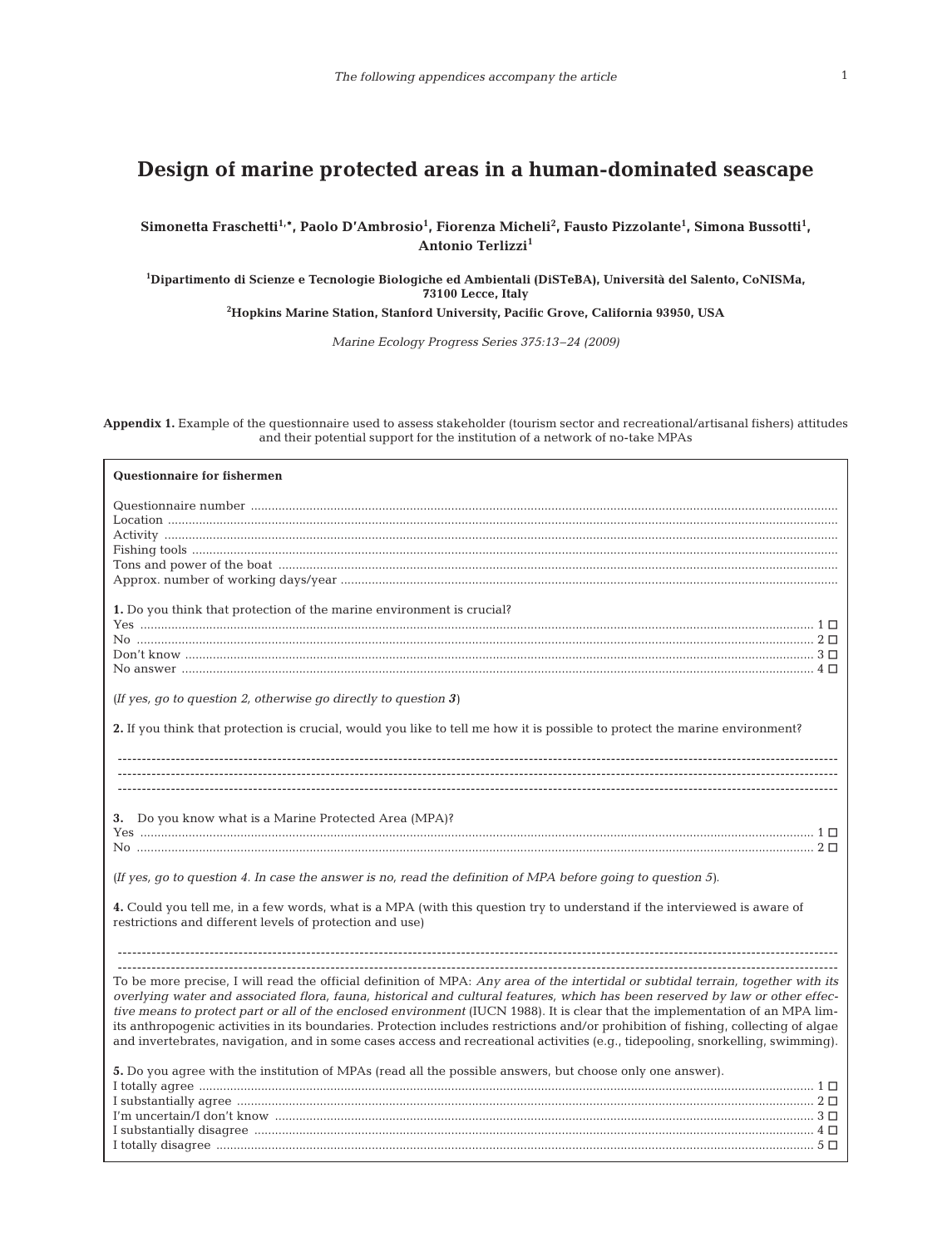| Why?                                                                                                                                                                     |  |
|--------------------------------------------------------------------------------------------------------------------------------------------------------------------------|--|
|                                                                                                                                                                          |  |
| 6. Have you ever had the chance to visit an MPA?                                                                                                                         |  |
|                                                                                                                                                                          |  |
| (in case the answer is yes, go to question $7$ . In case the answer is no, go to question $8$ ).                                                                         |  |
| 7. If yes, which one did you visit?                                                                                                                                      |  |
|                                                                                                                                                                          |  |
| 8. In your opinion, which are the potential advantages deriving from the institution of an MPA? (do not read the possible<br>answers, only two answers can be selected). |  |
| $\label{eq:conservation} {\rm Conservation~of~the~marine~environment/biodiversity~}$                                                                                     |  |
|                                                                                                                                                                          |  |
|                                                                                                                                                                          |  |
|                                                                                                                                                                          |  |
|                                                                                                                                                                          |  |
|                                                                                                                                                                          |  |
|                                                                                                                                                                          |  |
|                                                                                                                                                                          |  |
| 9. In your opinion, which are the potential disadvantages? (do not read the possible answers; only two answers can be<br>selected).                                      |  |
|                                                                                                                                                                          |  |
|                                                                                                                                                                          |  |
|                                                                                                                                                                          |  |
|                                                                                                                                                                          |  |
|                                                                                                                                                                          |  |
|                                                                                                                                                                          |  |
|                                                                                                                                                                          |  |
| 10. Do you know that in Apulia there are three MPAs?                                                                                                                     |  |
|                                                                                                                                                                          |  |
|                                                                                                                                                                          |  |
| (if the answer is yes, go to question 11. If the answer is no, go to question 12).                                                                                       |  |
| 11. Which Apulian MPA are you familiar with? (do not read the possible answers):                                                                                         |  |
|                                                                                                                                                                          |  |
|                                                                                                                                                                          |  |
|                                                                                                                                                                          |  |
| 12. Do you know that there is a plan to implement an MPA within the stretch of coast from Otranto to Santa Maria di Leuca,<br>including your municipality?               |  |
|                                                                                                                                                                          |  |
|                                                                                                                                                                          |  |
|                                                                                                                                                                          |  |
|                                                                                                                                                                          |  |